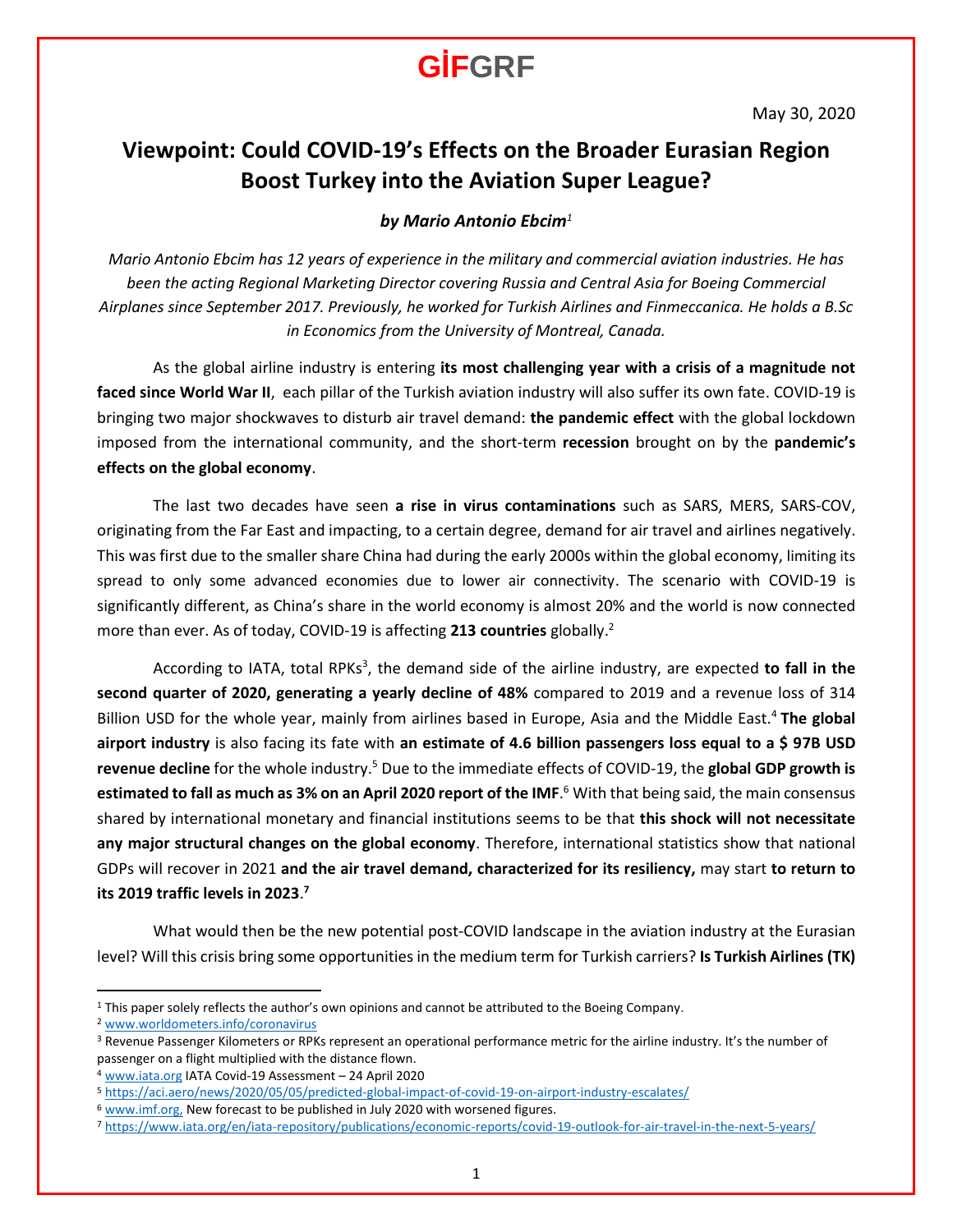**ready to turn this crisis into an opportunity to become a superpower among the global players?** How about for the other components of the Turkish aviation industry?

#### **Key takeaways:**

- 1. Turkish Airlines (TK) will emerge stronger from this crisis as it has an important role in the Turkish economy and is an integral part for the growth of the Istanbul Grand Airport (IGA);
- 2. TAV Airports' (TAV) expansion in Central Asia may generate new opportunities for the company in the region and for Turkish carriers by stimulating more demand to Turkey and beyond;
- 3. Istanbul and Antalya will preserve their positions, generating and continuing to attract international traffic;
- 4. Charter Airlines operating between Turkey and Russia to increase their long-term share in this market;
- 5. TAI and Kale Aero to increase their capabilities and their share if global supply chain is also disturbed – Baykar Savunma can find a place on the autonomous vehicles segment if COVID-19 accelerates private travel trends.

### *The Commercial Aviation Industry in Turkey at a Glance*

The global air travel demand has quadrupled in the last 40 years, reaching **4.3 billion passengers in 2019** and on average 200 million passengers, **almost 2.5 times the current Turkish population**, are added each year to this trend.<sup>8</sup> The global economy and consumption continue to stimulate air cargo. Commercial Aviation is considered to be an economic engine generating wealth and employment for the global and local economies. It has a broader impact on the economic spectrum. In 2018, the aviation industry had \$2.7 Trillion USD of global economic impact, supporting 3.5% of the global GDP and generating 62.7 million jobs worldwide.<sup>9</sup>

Air travel demand in Turkey is a reflection of the global trends with high business and leisure travellers all year long from/to/within and via Turkey. **The number of international incoming travellers to Turkey in 2018 were up by 17% compared to 2017 levels.<sup>10</sup> Today there are 56 airports in Turkey serving the airlines, the tourism and the broader economy**, and six of them currently serve international flights as well. <sup>11</sup> **Istanbul** and **Antalya** represent the two leading gates for both domestic and international flights, **with an aggregate share of 70% over the total 208,4 million passengers in 2019**. 12

The Turkish aviation industry plays an important role on the global and regional aviation spectrum due to its fleet size, the global network covered from Istanbul that connects global tourism and trade flows both domestically and internationally. **Turkish Airlines (TK)** is a major global network carrier with **Istanbul Grand Airport** (IGA) as its hub. **Pegasus Airlines(PC)** is the leading LCC, using the secondary airport in Istanbul, **Sabiha Gokcen** (SAW) as its home for the operations. **Three Russian-based but majority Turkish-owned airlines**, **Azur Air**, **Nordwind Airlines** and **Royal Flight** are operating charter flights from Russia to Turkey, Southeast Asia

<sup>8</sup> [www.boeing.com/cmo](http://www.boeing.com/cmo) - Boeing Commercial Market Outlook, 2019

<sup>9</sup> [www.boeing.com/cmo](http://www.boeing.com/cmo) - Boeing Commercial Market Outlook, 2018

<sup>10</sup> [www.dhmi.gov.tr](http://www.dhmi.gov.tr/) – 2018 Havayolu Sektor Raporu

<sup>11</sup> [www.dhmi.gov.tr](http://www.dhmi.gov.tr/) – 2018 Havayolu Sektor Raporu

<sup>12</sup> [www.dhmi.gov.tr/sayfalar/istatistik.aspx](http://www.dhmi.gov.tr/sayfalar/istatistik.aspx) - Inbound/Outbound passenger number in 2019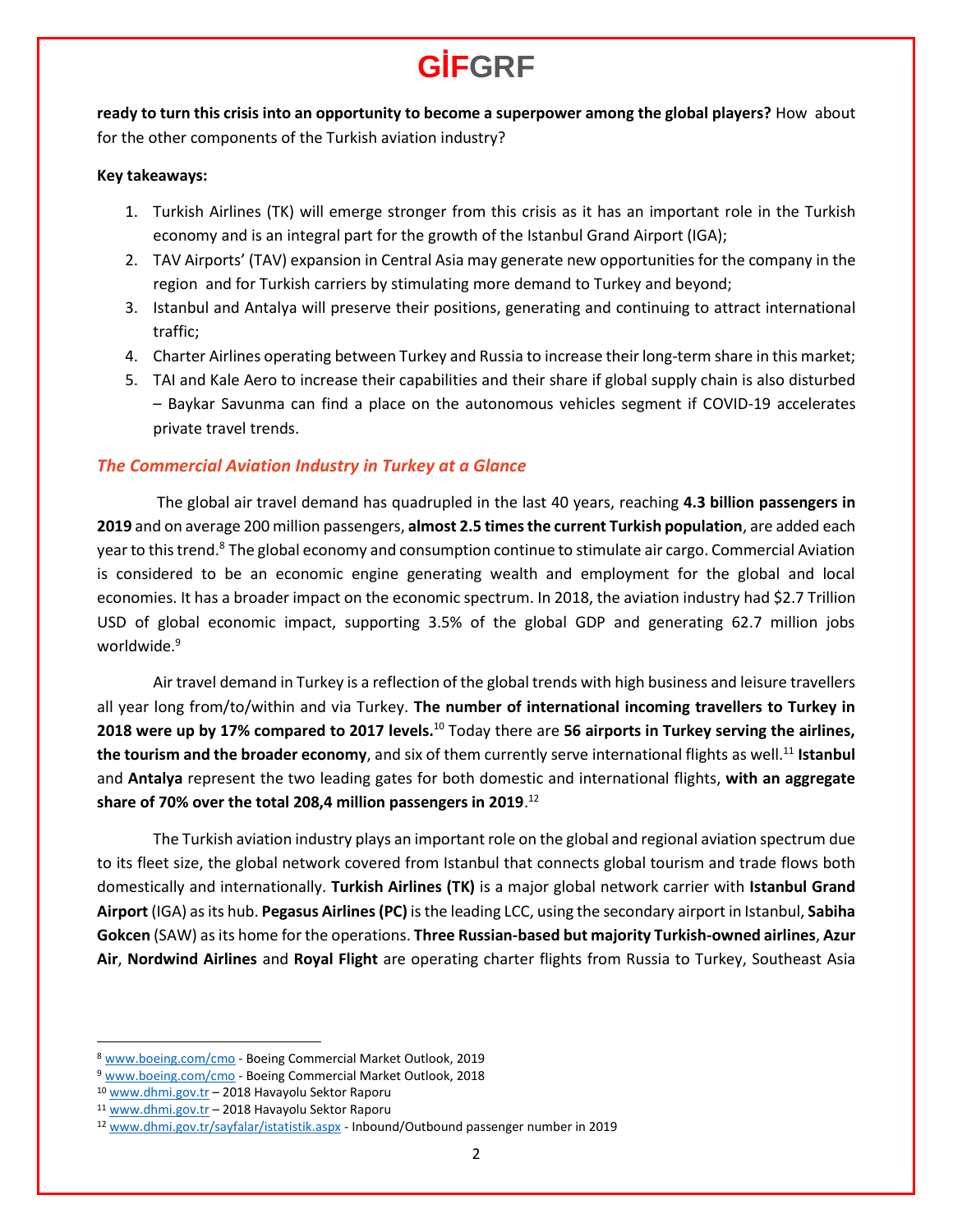and the Caribbean with **Moscow** and **Antalya** as their main operating bases. Turkish carriers had in total **546 airplanes in 2019**, equivalent to **2% of the global fleet comprised of 25,000 jet airplanes**. 13

Turkey has set a development plan for increasing capability and production in the strategic military industry. In order to broaden their work packages outside the military world, state-owned Turkish Aerospace Industries (TAI) and privately-owned Kale Aero became the major airplane manufacturing realities in Turkey. They are also looking beyond to cooperate in the commercial aviation and supplying strategic components for the production of commercial aiplanes by major OEMs.

### *Turkish Airlines: The Global Economic Actor of Turkey*

TK is considered a strategic company for Turkey and is controlled by the Turkey Wealth Fund. The company is one of the leading global network carriers connecting the East-West and North-South axes via Istanbul thanks to its network coverage.<sup>14</sup> The company offers more connectivity than any other airline in linking Europe, the Middle East and Africa to the world (as measured by number of origin and destination pairs), and is ranked  $2<sup>nd</sup>$  in supplying connectivity from the Far East to the rest of the world.

TK competes against the Lufthansa Group in Europe and the Big 3, which may soon be the Big 2, Gulf carriers.<sup>15</sup> Thanks to the geographical location of its hub IST, TK has access to 40% of the international wealthy traffic generated from Europe, Russia, Central Asia, the Middle East and Africa within a narrow body airplane range. These regions represent almost 65% of the global GDP. The airline is able to reach 207 out of its 269 international destinations with a narrow body airplane. **Its direct competitors in Europe and the Gulf do not have the same advantage**. This is why almost **60% of TK's total ASKs<sup>16</sup>** are between Europe and Asia, both regions **generating 53% of total international revenues worth \$9.9 B during the same period.<sup>17</sup>** Frankfurt, Dubai or Doha are hubs of major global carriers but do not have the same catchment area.

Europe is one of the most affected regions from the pandemic. A new GDP forecast for the European Union (EU) is -7.4%, led by Italy and Greece's drastic negative performances<sup>18</sup>, both important markets for TK. **Nationalist propaganda for promoting local tourism will delay air travel in the short run as is the case in Italy or Germany. These limitations will impact the airlines and the broader global tourism industry,** affecting on the short run the traffic for TK and Istanbul or Antalya also, reducing the revenue in foreign currencies as part of the national income. Yet the impact on employment is still unclear. Due to the strategic importance of the company, the state may yet intervene with a rescue package to support the airline if necessary.

Lufthansa and/or the Gulf carriers may suffer commercially and financially from two complementary issues – starting domestic/international short-haul flights, and the delay in lifting the ban for international travel:

1. The European domestic or regional markets are shrinking due to the presence of the LCCs or other competitive means of transport such as high-speed trains. **Lufthansa, the biggest network carrier in** 

<sup>13</sup> <http://web.shgm.gov.tr/tr/kurumsal/4547-istatistikler> Includes cargo aircraft, excludes mentioned charter operators

<sup>&</sup>lt;sup>14</sup> THY flies to more than 325 destinations as of 2019 with almost 10.000 weekly flights.

<sup>15</sup> Emirates, Qatar and Etihad

<sup>&</sup>lt;sup>16</sup> Available Seat Kilometers or ASKs represent an operational performance metric for the airline industry. It's the number of total available seats on a flight multiplied with the distance flown. 165B ASK in 2019.

<sup>17</sup> THY Investor Relations – December 2019 Presentation

<sup>18</sup> <https://www.statista.com/statistics/1102546/coronavirus-european-gdp-growth/>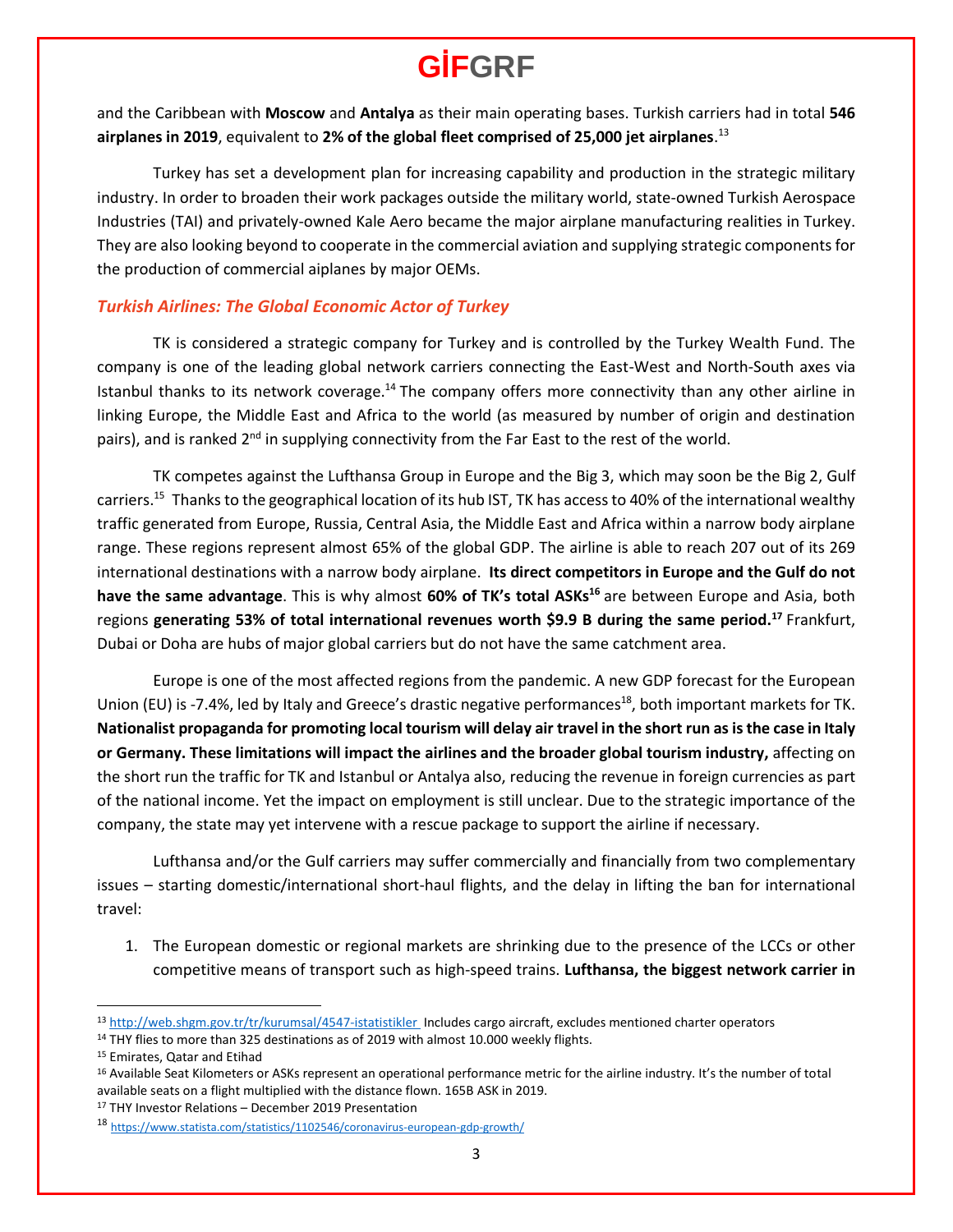**Europe will face a challenge for not being competitive on its domestic market** or intra-regional flights within Europe. Additionaly, if international travel is banned for a longer period, this may affect the company's financials that are already in trouble due to the first impact of the fleet grounding.

2. There are two important elements to consider when it comes to the Gulf carriers' business model: the long-haul network that comes with wide-body airplanes and a major concentration of their ASKs in the Indian subcontinent. The former implies that they tend not to fly short-haul routes or fly to few with bigger capacity and the latter implies that if any ban is not lifted from these countries, Gulf carriers will not reach their previous Load Factors.

**If these scenarios become reality, TK may seriously become a threat; capturing new shares from its competitors and reconfirming its position among the global big network carriers as the carrier with the ability to establish a balanced network and seat capacity deployment between East/West and North/South axes throughout the year.**

### *TAV likely to increase inbound and outbound air traffic from/to Turkey by expanding its footprint into Central Asia and becoming an actor in the New Silk Road*

TAV currently manages 9 airports abroad located in Europe, the Maghreb, the Middle East and the Caucasus.<sup>19</sup> **With the recent Almaty Airport deal announced in early May 2020, TAV is now expanding its**  *savoir-faire* **in airport management to the heart of Central Asia**. <sup>20</sup> This is a very strategic move from the company that **first strengthens its international positioning** and **second balances its managed airports' portfolio between the East and the West.**

The epicentre of aviation was located in the Western hemisphere between 1980-2000, representing 60 to 70% of the aviation and economic market at that time. Since the start of the millenium there is a net shift of the epicentre to Asia where emerging economies like China, India are generating continued air travel demand.<sup>21</sup> Central Asia is by nature well positioned to capture the connecting passenger traffic from these specific markets to mainly Europe and Russia, regions where local airlines have their capacitities deployed in the West.

Data showsthat local and Turkish carriers have seen their capacities growing immediately on average after TAV was taking over the management of the airports. Georgia, the first foreign country where TAV initiated airport operations, had **the CAGR<sup>22</sup> of the weekly seat capacity to domestic and international markets at 6.6% in the first five-year period prior to 2007<sup>23</sup> , while the growth reached 16% during 2007 to 2011**. <sup>24</sup> **On a more detailed level, in 2019, both airports in Istanbul were the leading international destinations from Tbilisi, with 17.3% of the total seat capacity deployed abroad**. It is not surprising that the major beneficiaries of this growth that still keeps the same trend in the Georgian market are Turkish carriers. Two of them were positioned among the top ten airlines in 2019. TK has surpassed Georgia Airways in 2011 and kept being the leader in the Georgian market. **In 2019, TK and PC's total share was around 18% of the total seats deployed internationally from Georgia**. 25

<sup>19</sup> Ohrid, Riga, Skopje, Zagreb, Enfidah, Monastir, Madinah, Batumi and Tbilisi are the international airports managed by TAV <sup>20</sup> http://ir.tav.aero/

<sup>&</sup>lt;sup>21</sup> [www.boeing.com/cmo](http://www.boeing.com/cmo) - Boeing Commercial Market Outlook, 2019

<sup>22</sup> Compound Average Growth Rate

<sup>&</sup>lt;sup>23</sup> Tbilisi airport became fully operational under TAV in 2007

<sup>24</sup> [www.diio.com](http://www.diio.com/) – Schedule Weekly Summary Report – Directional 2000-2020

<sup>&</sup>lt;sup>25</sup> [www.diio.com](http://www.diio.com/) – Schedule Weekly Summary Report – Directional 2000-2020. Total weekly seat capacity deployed to international markets from Georgia reached almost 630,000 seats.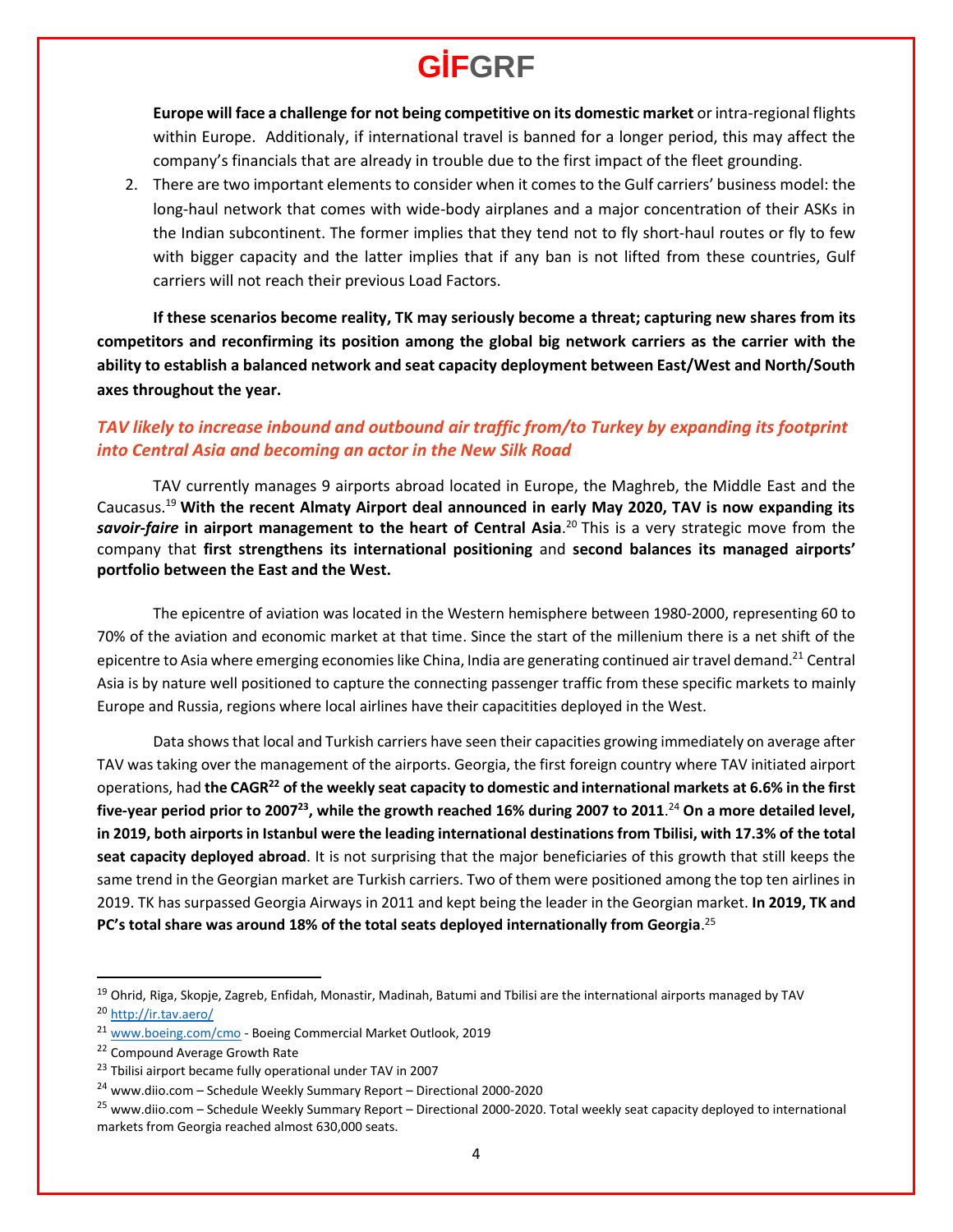**Zagreb** is also a good example to prove the potential correlation between TAV and the growth of the traffic from/to Turkey and the positioning of Turkish carriers in the specific market they operate. **In 2010, Istanbul was ranked 9th among 33 foreign destinationsfrom Zagreb and TK was ranked 5th. In 2015, one year after TAV entered to this market, Istanbul jumped to the 5th position and TK became the second carrier after Croatian airlines to serve from Zagreb**.

**Bearing this in mind, TAV will likely continue to stimulate growth for Turkey and its airlines once the local and regional markets recover from the Covid impact on air travel demand**. Almaty Airport has seen a CAGR of 2.5% for international passenger traffic growth and 5.6% for monthly seats increase during the last four years.<sup>26</sup> Turkey is the second largest international destination in terms of passenger traffic from Almaty, after Russia, with a total share of 13.2 % in 2019.<sup>27</sup> The top three Turkish destination airports are Antalya, Istanbul and Sabiha Gökçen, Antalya leading with 62% of total traffic from Almaty to Turkey.<sup>28</sup> Last year, Turkish Airlines was the third largest airline in the market and the leading airline between Almaty and Turkey. Both TK and PC saw their share growing in the market.

Asian countries have for a long time been present in the region investing in Central Asian transportation infrastructures. Japan financed the new Dushanbe Cargo Terminal, China is investing in Kyrgyzstan for modernizing and building new airports and South Korea is the main financial and technical sponsor for the new Tashkent Terminal in Uzbekistan. **Turkey is now showing higher presence through TAV's capabilities in this field, investing in the biggest aviation market in Central Asia.**<sup>29</sup>

### *Istanbul and Antalya will continue to attract international traffic, the latter strengthening the role of the Russo-Turkish Charter airlines*

Istanbul began to raise its profile as an international airport when TK set the path to become a global carrier endorsing the Hub and Spoke model since the mid-1990s. This successful business model stimulated the demand for Istanbul and Turkey alongside the demographic evolution of Istanbul and its natural catchment area during the last decades. Istanbul joined the league of cities that are home to a secondary airport in a very short period of time, such was the case for its new airport, SAW, on the Asian side of the city during the 2000s. Congestion in both airports led to the decision of having a mega-airport in order to support the expansion plan of the Turkish aviation industry as it set out to be a strategic sector for the country.

Today, Istanbul, with both of its airports**, serves TK and PC as their hubs for connecting traffic on one hand, and as a part of international carriers' expansion strategy on the other.** For instance, since 2019, the new Istanbul airport has stimulated the arrival of new flights from Chinese and Indian carriers that would not have been able to expand into Istanbul due to traffic congestions that the old Ataturk Airport had. These movements represent an opportunity for TK in terms of airline partnership.

**Antalya has surpassed SAW airport in the last two years,** due to a growing demand between Russia and Turkey. Despite some cyclical political tensions that Ankara and the Kremlin had over the last decade, the market has been worth \$7.5B in the same period.<sup>30</sup> Russian Federation was ranked first among international

<sup>26</sup> [www.diio.com](http://www.diio.com/) – Schedule Monthly Summary Report – Directional2016-2020

<sup>27</sup> Sabre Market Intelligence

<sup>28</sup> Sabre Market Intelligence

<sup>&</sup>lt;sup>29</sup> Mario Antonio Ebcim – Central Asia: A Great Growth Opportunity, Tashkent September 2018.

<sup>30</sup> Sabre Market Intelligence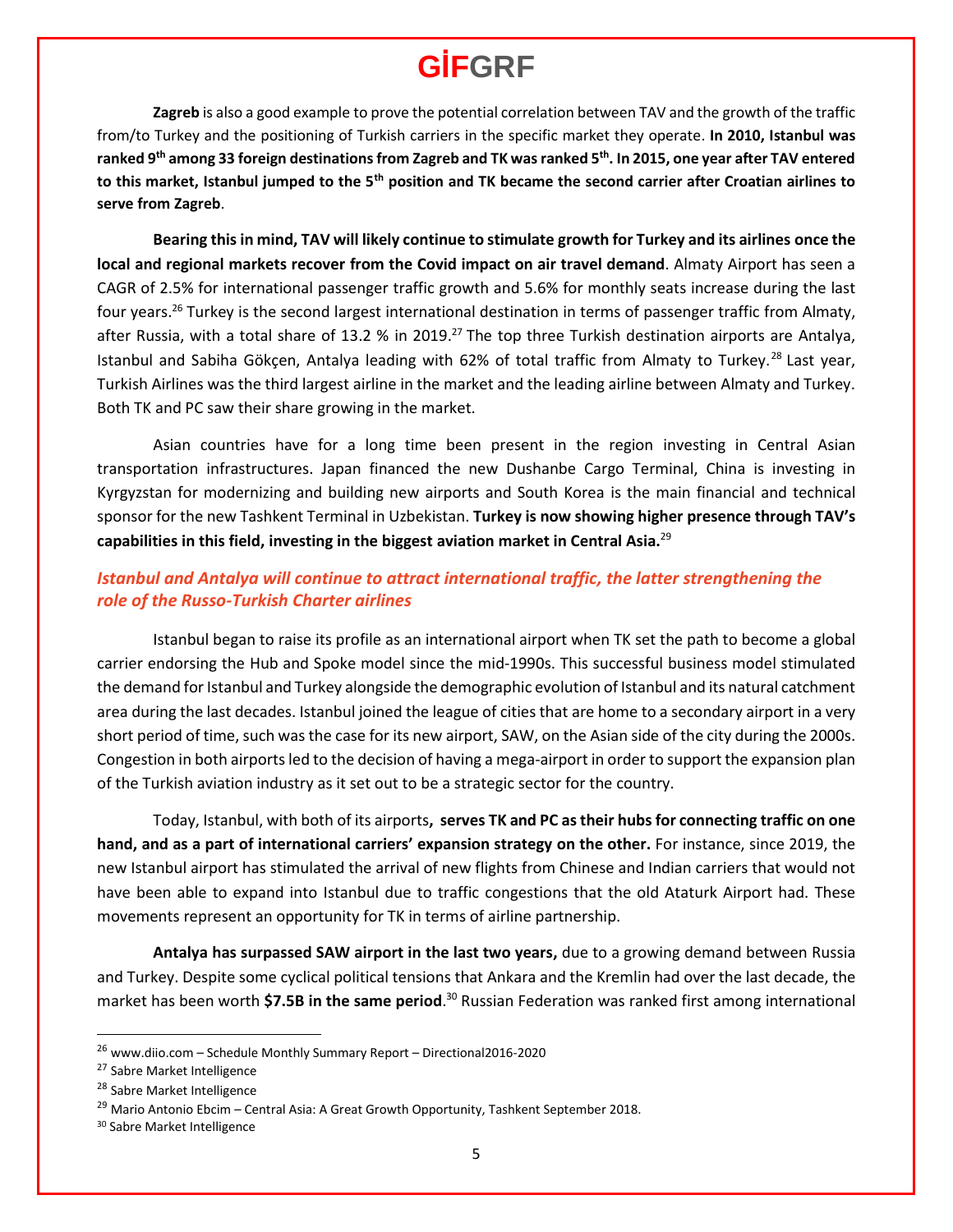arrivals to Turkey in 2019 with a 13% share.<sup>31</sup> Antalya has been the first and fastest growing destination with 53% of the total incoming passengers from Russia between November 2018 and October 2019 and a change of 13% compared to the previous period.<sup>32</sup>

This growing traffic between these two countries created employment in Moscow and Antalya by causing the creation of three charter carriers based in Russia but owned by Turkish business people: Azur Air, Nordwind and Royal Flight. Today, these carriers **are ranked among the top 10 airlines operating from/to Russia<sup>33</sup>** and they mainly serve the leisure market between Russia and Turkey with year-round air services but with higher capacity during the summer seasons. The charter carriers had 32% of the total capacity deployed by all airlines in Antalya during August 2019.<sup>34</sup> However, in order to mitigate any market fluctuations due to political tensions between Turkey and Russia, they have started to expand their services in exotic destinations such as Southeast Asia or the Caribbean to also serve the seasonal Russian air travel demand.

The current ban on international travel from Russia will likely impact the short-term financial performance of these operators and any changes requested from regulators on the high density cabin layout would imply a change in business model reflected either in new investments or in leaving the market. However, we have several positive signals coming from Russia, such as the results of a recent survey showing that 67% of the flying public is willing to fly again once the ban is lifted.<sup>35</sup>

The long term effect of the Ruble's appreciation against the Turkish Lira will also increase the demand from Russia to Turkey. 36

### *TAI and Kale Aero to potentially increase their share in the global aerospace supply chain with potential failures worldwide*

There is no doubt that for a short period of time airplane manufacturers will need to adjust their production to a new reality impacted by the double effects of COVID-19, and this will reflect on the global aviation supply chain as a disturbance. In the medium and long run, with the necessity of **replacing almost 5,000 aging airplanes during this decade, production will resume at higher rates,** thus enabling TAI and Kale Aero Group to continue or expand their manufacturing capabilities for increased share of workpackages.

Turkish Seat Industries (TSI) is a joint-venture company between TK and Assan Hanil, created to supply airplane seats to the industry since 2011, with a factory located in Turkey and the US. TSI's widebody Economyclass seat model *Epianka* is now installed on both **Boeing 787-9 and Airbus A350-900 airplanes produced for Turkish Airlines**. TSI may become a strong supplier for airplane manufacturers and airlines in the Eurasian region in case some global seat manufacturers fail to survive this crisis.

A post-COVID-19 trend that is likely to grow is the propensity to travel alone and faster. Since this would accelerate the development of autonomous vehicles, **Baykar Savunma, which currently has UAV** 

<sup>31</sup>[www.dhmi.gov.tr](http://www.dhmi.gov.tr/)

<sup>32</sup> Sabre Market Intelligence

<sup>33</sup> Russian Federal Aviation and Transport Authority statistics

<sup>34</sup> Flightaware data from Moscow to Antalya in August 2019

<sup>35</sup> <https://nafi.ru/en/analytics/koronavirus-ne-pomekha-rossiyskie-turisty-planiruyut-puteshestvovat-letom-2020/>

<sup>36</sup> Oxford Economics